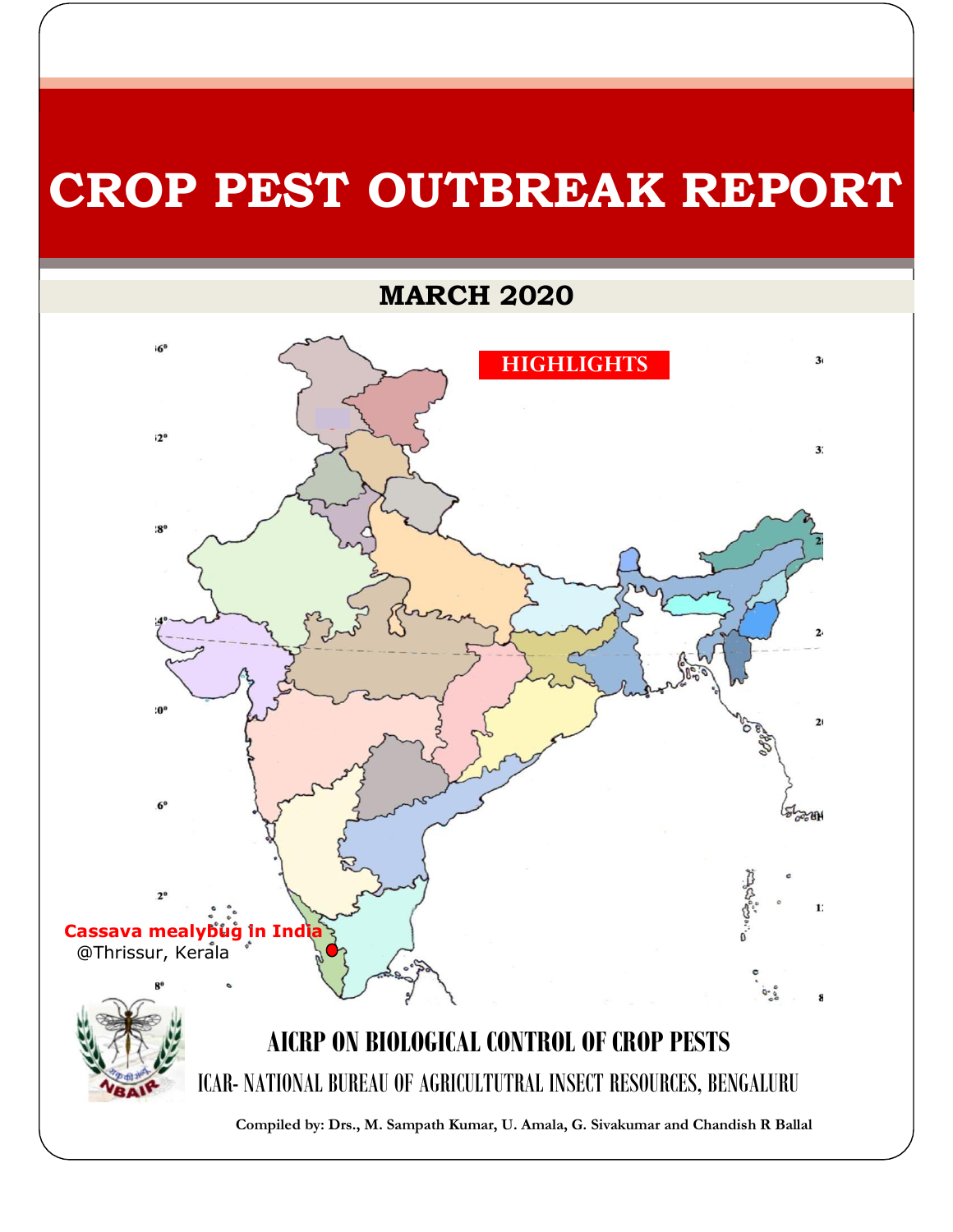# **CROP PEST OUTBREAK REPORT**

### MARCH 2020

#### **GUJARAT**

**Reporting Centre:** AAU-Anand

#### **Crop: Cotton**

**Site details**: AAU campus at Anand district

**Crop Stage:** 90 DAS **Area:** 0.5 ha **Variety:** Desi

**Pest Status:**

**Insects:** Low infestation of pink bollworm and aphid was observed.

**Natural enemy occurrence:** Ladybird beetles

#### **Crop: Cabbage**

**Site details**: AAU campus at Anand district

**Crop Stage:** 75 DAS **Area:** 0.5 ha

**Pest status:**

**Insects:** Low infestation of diamondback moth and aphids was observed. **Crop: Pigeon pea**

**Site details**: AAU campus at Anand district

**Crop Stage:** 110 DAS **Area:** 0.5 ha

**Pest status:**

**Insects:** Low infestation of pod borer was observed.

**Crop: Cotton**

**Site details**: AAU campus at Anand district

**Crop Stage:** 85 DAS **Variety:** *Bt* cotton **Area:** 0.5 ha

#### **Pest status:**

**Insects:** Low infestation of pink bollworm and whitefly was observed.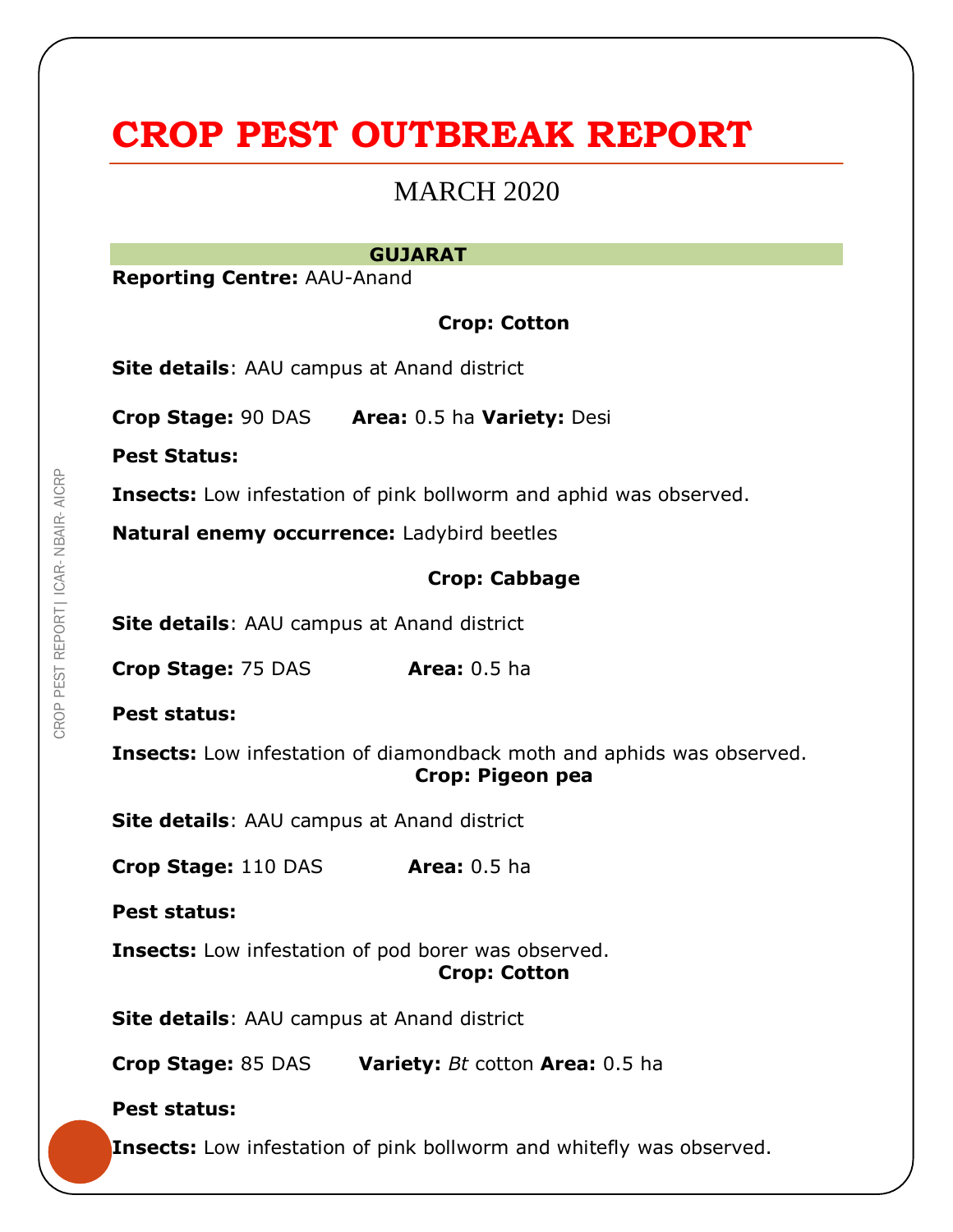#### **Crop: Tomato**

**Site details**: AAU campus at Anand district **Crop Stage:** 60 DAS **Area:** 0.5 ha **Pest status:**

**Insects:** Moderate infestation of fruit borer was observed.

#### **Crop: Raddish**

**Site details**: AAU campus at Anand district

**Crop Stage:** 50 DAS **Area:** 0.2 ha

**Pest status:**

**Insects:** Moderate infestation of aphid was observed.

#### **Crop: Isabgul**

**Site details**: AAU campus at Anand district

**Crop Stage:** 60 DAS **Area:** 0.5 ha

**Pest status:**

**Insects:** Low infestation of aphid was observed.

#### **Crop: Groundnut**

**Site details**: AAU campus at Anand district

**Crop Stage:** 60 DAS **Area:** 0.1 ha

**Pest status:**

**Insects:** Low infestation of aphid and *Spodoptera litura* was observed.